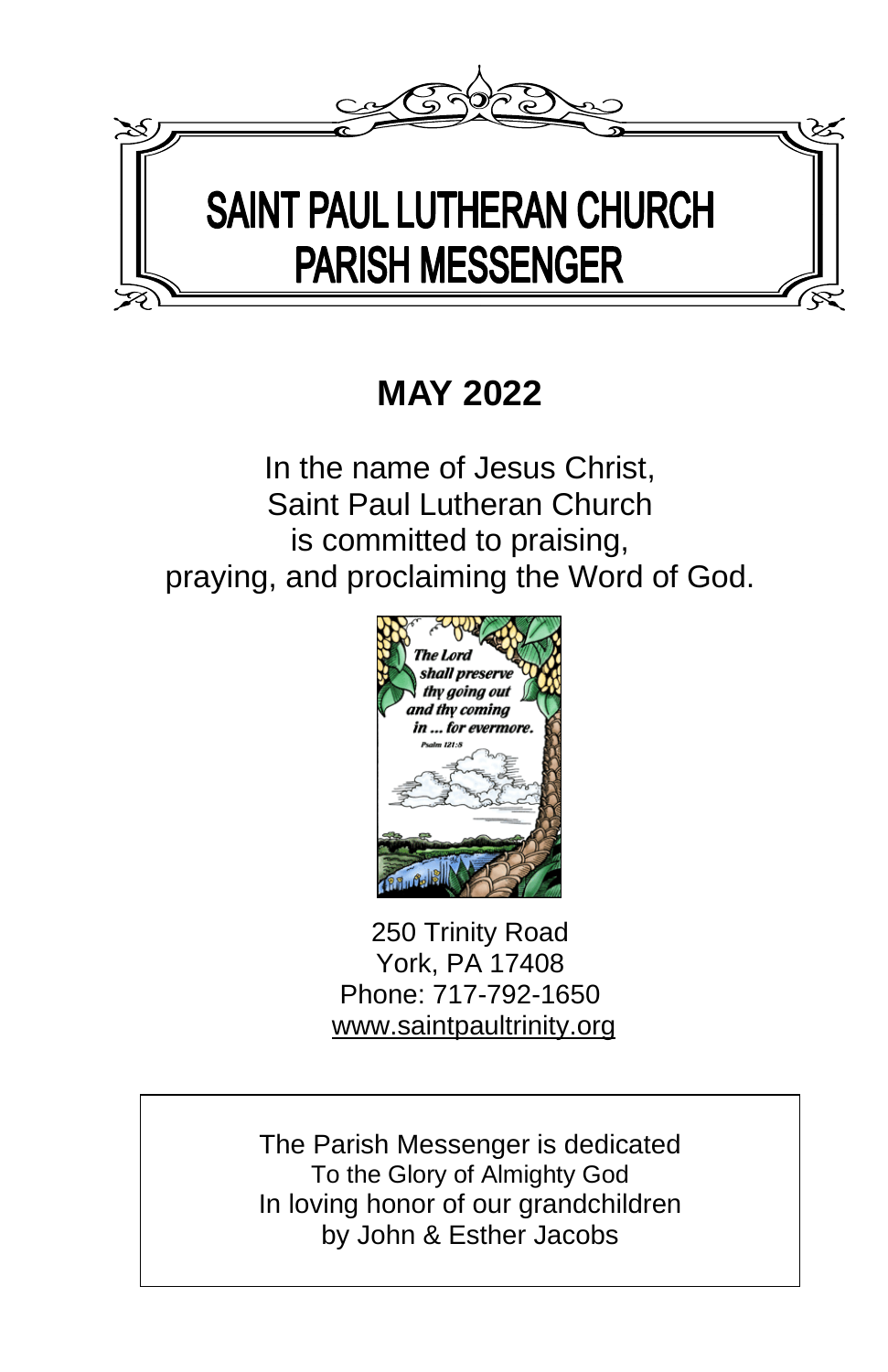|                                        | Rev. Sara Gausmann e-mail: pastorsally@saintpaultrinity.org |
|----------------------------------------|-------------------------------------------------------------|
|                                        | Cell phone - 717-487-1790                                   |
|                                        | Rev. Paul Gausmann E-mail: pastorpaul@saintpaultrinity.org  |
|                                        | Cell phone - 717-495-6582                                   |
| Church Office: Phone: 717-792-1650     |                                                             |
|                                        | Website: www.saintpaultrinity.org                           |
|                                        | Office is open 8:00 am-2:30 pm, Mon-Thurs                   |
|                                        | & 8:00-12 noon on Friday                                    |
| Administrative Assistant - Jean Strine |                                                             |
|                                        | parishadmin@saintpaultrinity.org                            |

|                                  | <u>Parisiaan mit Osan keaakin mit jiel g</u> |
|----------------------------------|----------------------------------------------|
| Financial Secretary - Carol Frey |                                              |
|                                  | financialsecretary@saintpaultrinity.org      |
| Music Director -                 | Carol Moscony -                              |
|                                  | musicdirector@saintpaultrinity.org           |
| Mini-Sexton -                    | Jack Hall-minisexton@saintpaultrinity.org    |
| <b>CYC Director -</b>            | Malinda Grube -                              |
|                                  | cycdirector@saintpaultrinity.org             |

#### **COUNCIL MEMBERS**

| President  | Al Dickensheets                | (24)   |
|------------|--------------------------------|--------|
| Vice Pres. | David Grube                    | (23)   |
| Secretary  | Monica Hostetler               | (22)   |
| Asst. Sec. | Donna Rinehart                 | (23)   |
| Treasurer  | <b>Rodney Smyser</b>           | (22)   |
|            | Donna Huckenberry              | (22)   |
|            | <b>Brenda McCleary</b>         | (22)   |
|            | <b>Mike Barndt</b>             | (23)   |
|            | Roxanne Donnan                 | (23)   |
|            | Erica Jones                    | (24)   |
|            | <b>Art Smith</b>               | (24)   |
|            | Lawrence Smyser                | (24)   |
|            | Apoint Tropourare: Carl Cmuser | $\sim$ |

Assist. Treasurers: Carl Smyser, Lawrence Smyser Cemetery Caretaker: Terry Emig Cemetery Board: Keith Bergey, Mike Eisenhart, Ira Keech, Dave Crowell

PLEASE NOTE: The Quilters Group will not be meeting in May.

**NEWSLETTER DEADLINE:** Articles for the June newsletter need to be in the church office by **May 13.**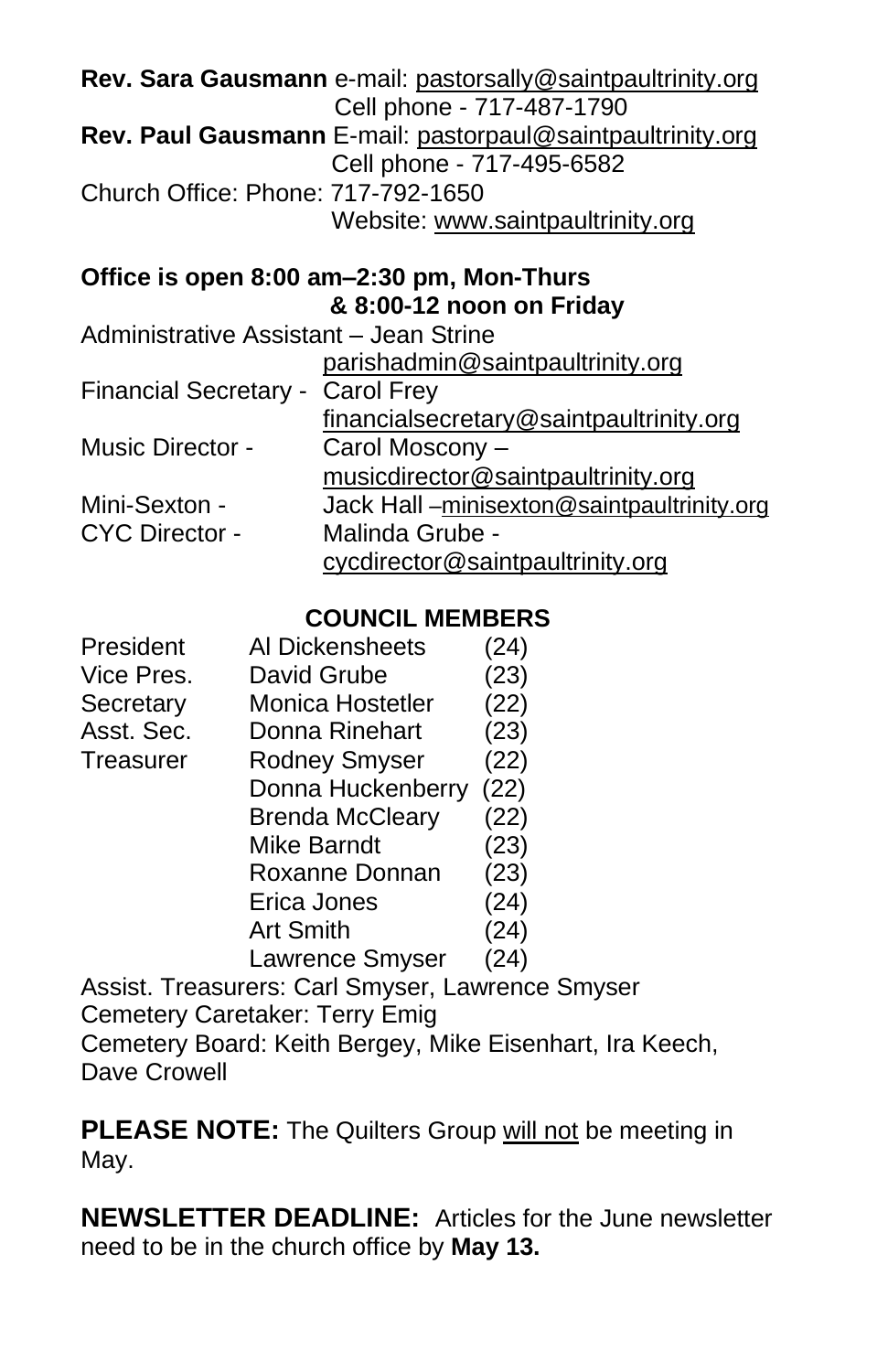# **PASTOR'S LETTER**

Psalm 150 Praise the Lord!

- **1** Praise God in his sanctuary; praise him in his mighty heavens!
- **2** Praise him for his mighty deeds; praise him according to his excellent greatness!
- **3** Praise him with trumpet sound; praise him with lute and harp!
- **4** Praise him with tambourine and dance; praise him with strings and pipe!
- **5** Praise him with sounding cymbals; praise him with loud clashing cymbals!
- **6** Let everything that has breath praise the Lord! Praise the Lord!

I write this letter an hour before our Hymn Selection Subcommittee meets to pick out Hymns for the next two months. The task before the committee is somewhat daunting. It is estimated that over a million hymns have been written and, of course, if you added up all our services in the course of the year, we would only have enough time to sing about 600, assuming each was different that is. Of course, the Committee has a lot of ways around this dilemma. Our Lutheran worship tradition has many rich songs to draw upon as do standouts from other Christian faith traditions. Familiarity often makes it easier to sing certain hymns than others but there are also many more obscure rich hymns that should not be neglected. By the same token, we have a huge number of musical traditions to draw upon from throughout many centuries and many different cultures. Over the years, besides the two of us and Carol Moscony, Donna Huckenberry, Linda Sherman, Joyce Hall, and Barb Sloat have made up this subcommittee, picking hymn selections before we meet and select for the final list. Both Pastor Sally and I thank this group for their fine insights.

I also want to thank the choirs, the instrumentalists, and various special music helpers who make our praise of God so special at Saint Paul, including our congregation, as we sing our praise to our loving God. Perhaps you are being called to share the musical gifts God has given you with His church. Please let us know. It is a joy and inspiration to serve the Lord in this capacity.

Pastor Paul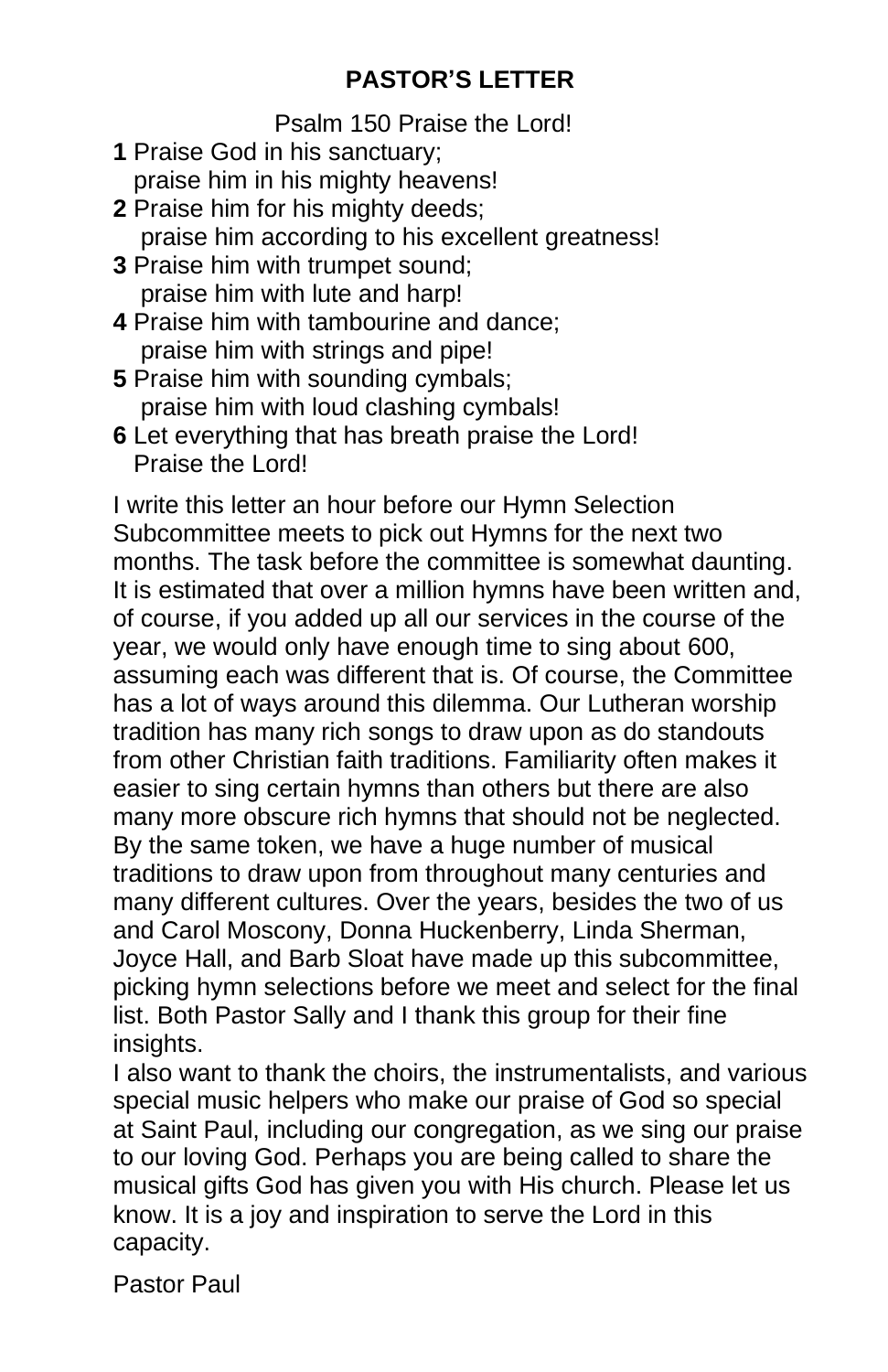# **SPECIAL APPEAL FOR MAY: ORGAN FUND**

We are so thankful to have a beautiful sounding organ and an opportunity each



week to hear that organ in use to the glory of God. Your donations to this fund enable upkeep and repairs to be done without having a major fund-raising drive. Thank you for your past and continued support. Please give as you are able to the organ fund this month in an envelope from the pew. Make checks payable to "Saint Paul Lutheran Church" to receive credit on your giving statement. Thank you for your support!

# **NAVE RENOVATION PROJECT**

**Nave renovation project pledges and monies are being collected now.** Please pick up a form in the library area or indicate on your offering envelope by writing "Nave Renovations." Thank you!



# **BIBLE STUDY**

For six weeks we will be studying "The Life of Jesus," a video series from Deeper Connections. We will meet four Tuesdays

in May (3<sup>rd</sup>, 17<sup>th</sup>, 24<sup>th</sup>, 31<sup>st</sup>) and two in June (7<sup>th</sup> and 21st) at either 10 am in person at church, or 7 pm by Zoom. Join us for this enlighten series where we will reflect on the power of Jesus ministry to change lives.

# **FRIENDS IN CHRIST**

Join us for a fun visit to Union Mills Homestead on Thursday, May 19! We will depart from the church at 10:30 am and return at approximately 3:30 pm. The cost will be \$13 plus lunch. Please sign up by May 8 on the sheet in the library area.

# **WOMEN OF THE WORD**

Women of the Word will be meeting on Wednesday, May 18th at 1:00 pm. We are continuing our Bible Study on *"Adventurous Prayer".* Jackie Meyer will be leading this month's study titled *"Warriors and Intercessors".* We invite the women of our congregation to join us for Bible study and fellowship.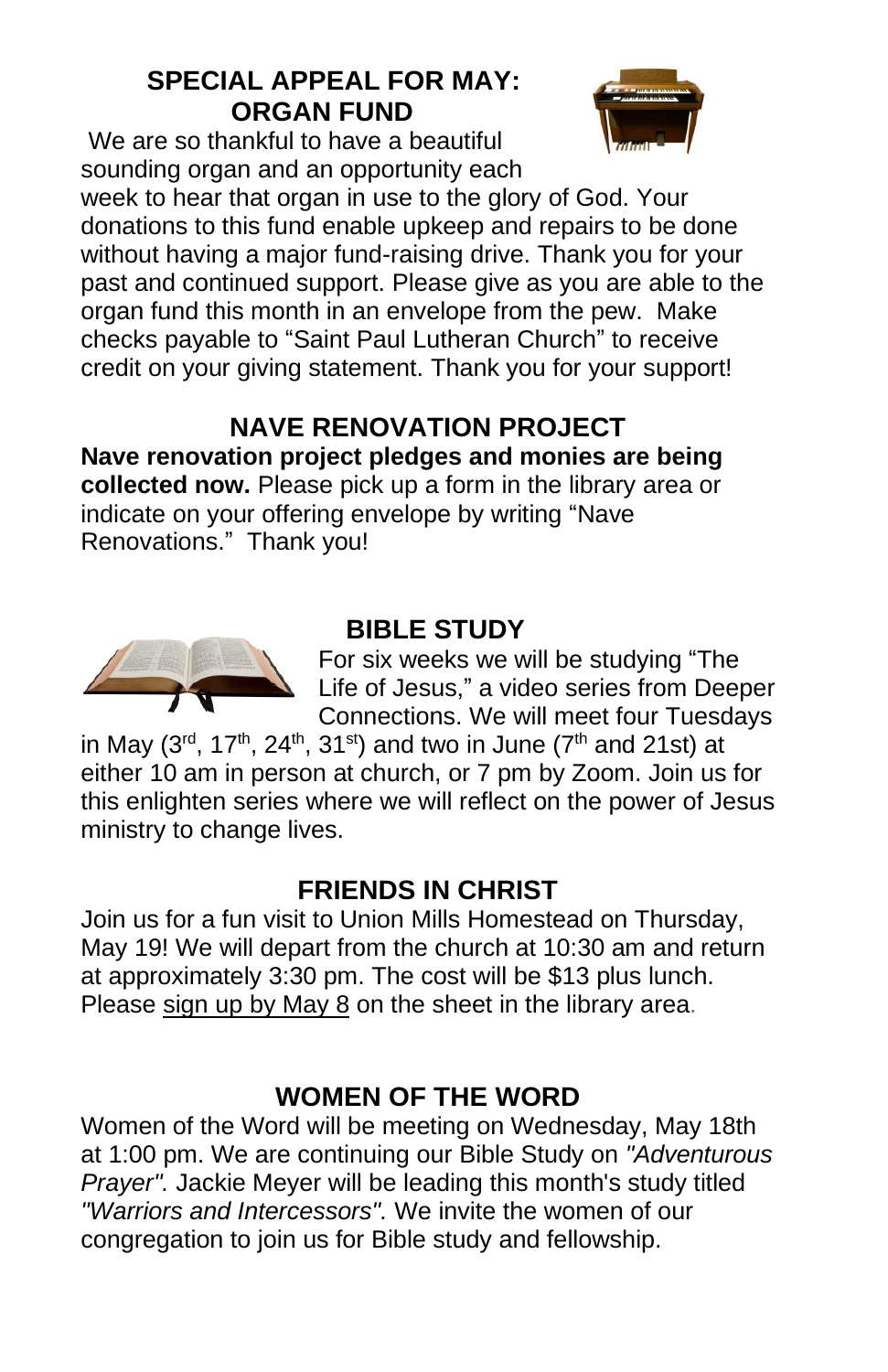

# **HAPPY BIRTHDAY 70 +**

| May | 8  | <b>Marilyn Cox</b>                           |
|-----|----|----------------------------------------------|
|     |    | 55 Iron Springs Road, Fairfield, PA 17320    |
| May | 13 | <b>William Zerby</b>                         |
|     |    | 1814 Austin Lane, York, PA 17408             |
| May | 15 | <b>Carolyn Grove</b>                         |
|     |    | 22H 1701 Taxville Road, York, PA 17408       |
| May | 17 | Dirinda Minnich                              |
|     |    | 3217 Honey Run Drive, York, PA 17408         |
| May | 19 | Deb Smyser                                   |
|     |    | 396 Old Hanover Rd. Spring Grove, PA 17362   |
| May | 30 | <b>Barbara Eisenhart</b>                     |
|     |    | 5072 Hickory View Dr. Spring Grove, PA 17362 |

# **THANK YOU!**

Dear Saint Paul Family- Thank you so much for the wonderful college care package! I loved all of the snacks, and I had plenty to share as well. One of the treats is now my new favorite snack! Thanks for thinking of me! Sincerely, Kara Hoke

Hello! Thank you so much for the care package. That was a nice surprise. I really appreciate everyone thinking of me. Baylee Nace

Thank you, Pastor Sally and Pastor Paul, for your visits and prayers during my hospital and rehab stays. Thank you to the congregation for your cards and prayers. I'm home and slowly regaining my strength. God Bless, Geraldine Bahn

Dear St. Paul Friends – Thank you for your recent gifts of \$3,000 to Lutheran World Relief and your generous \$5,000 emergency gift to help the people of Ukraine! Daniel Speckhard, LWR

Thank you for the beautiful funeral service you prepared for our father, Kenneth Myers. We truly appreciate the time you took saying such wonderful things about Dad, allowing us to receive visitors and having the wonderful luncheon. Sincerely, Dave, Dan, & Jeff Myers and Lisa Treacy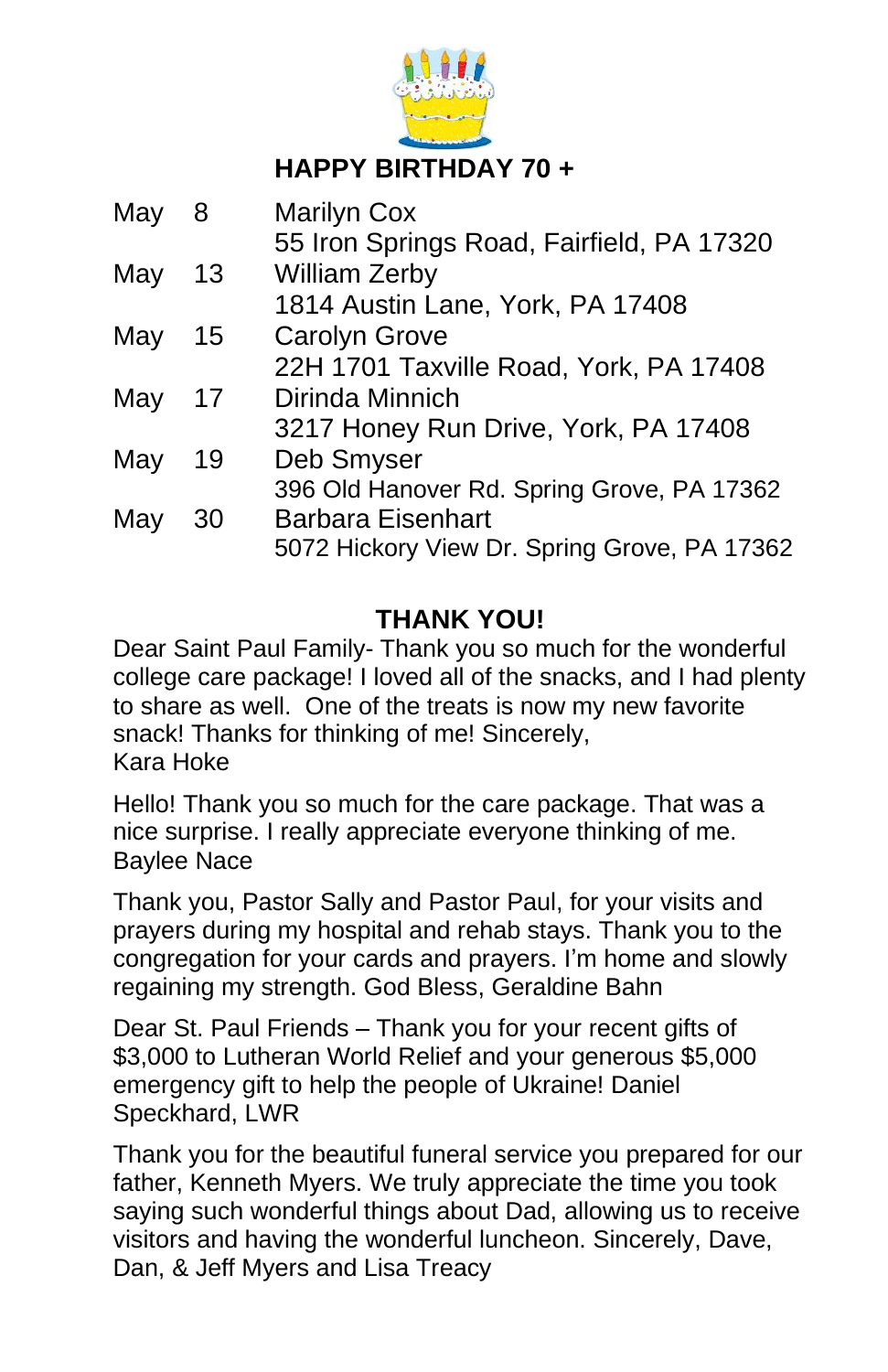|                      | <b>Current</b> | Bene.      | <b>Bldg</b><br>Maint. | <b>Total</b> | <b>Capital</b><br>Fund |
|----------------------|----------------|------------|-----------------------|--------------|------------------------|
| <b>2022 YTD</b>      |                |            |                       |              |                        |
| <b>Receipts</b>      | \$110,911      | \$7,816    | \$13,180              | \$131,907    | \$65,049               |
|                      |                |            |                       |              |                        |
| <b>Disbursements</b> | \$107,757      | \$12,000   | \$6,783               | \$126,540    |                        |
| 2022 Change in       |                |            |                       |              |                        |
| <b>Fund Balance</b>  |                |            |                       |              |                        |
|                      | \$3,154        | \$(4, 184) | \$6,397               | \$5,367      |                        |
|                      |                |            |                       |              |                        |
| <b>Prior Year's</b>  |                |            |                       |              |                        |
| Balance              | \$44,900       | \$29,940   | \$(2,209)             | \$72,631     |                        |
| <b>Accumulated</b>   |                |            |                       |              |                        |
| <b>Fund Balance</b>  | \$48,054       | \$25,756   | \$4,188               | \$77,998     |                        |
| <b>Fund Balance</b>  |                |            |                       |              |                        |
| <b>Last Month</b>    | \$49,819       | \$35,950   | \$5,118               | \$90,887     |                        |
| This Month's         |                |            |                       |              |                        |
| Change               | \$(1,765)      | \$10,194   | \$(930)               | \$(12,889)   |                        |

#### **TREASURER'S REPORT Recap of Treasurer's Report as of March 31, 2022**

# **CHURCH COUNCIL**

The Church Council meeting was held in the conference room at 7pm on March 8, 2022.

Council Members in attendance: Al Dickensheets, Rodney Smyser, Monica Hostetler, Brenda McCleary, Donna

Huckenberry, Mike Barndt, Dave Grube, Erica Jones, Roxanne Donnan, Art Smith, Lawrence Smyser, Pastor Paul, and Pastor Sally

Excused: Donna Rinehart

**OPENING DEVOTIONS:** Led by Pastor Paul. Council watched Leading Like Nehemiah video session #5 Building a Team and answered discussion questions.

**ADOPTION OF THE AGENDA:** Motion to adopt the agenda was made by Mike Barndt and 2<sup>nd</sup> by Lawrence Smyser. Voice vote was unanimously all in favor.

**MINUTES OF LAST COUNCIL MEETING February 12, 2022:**  Motion to accept the minutes was made by Mike Barndt and 2<sup>nd</sup> by Brenda McCleary. Voice vote was unanimously all in favor.

**CONGREGATIONAL MEETING MINUTES February 27, 2022:** Motion to accept the minutes was made by Mike Barndt and 2<sup>nd</sup> by Brenda McCleary. Voice vote was unanimously all in favor.

**PASTORS' REPORT:** Written report reviewed by Pastor Sally.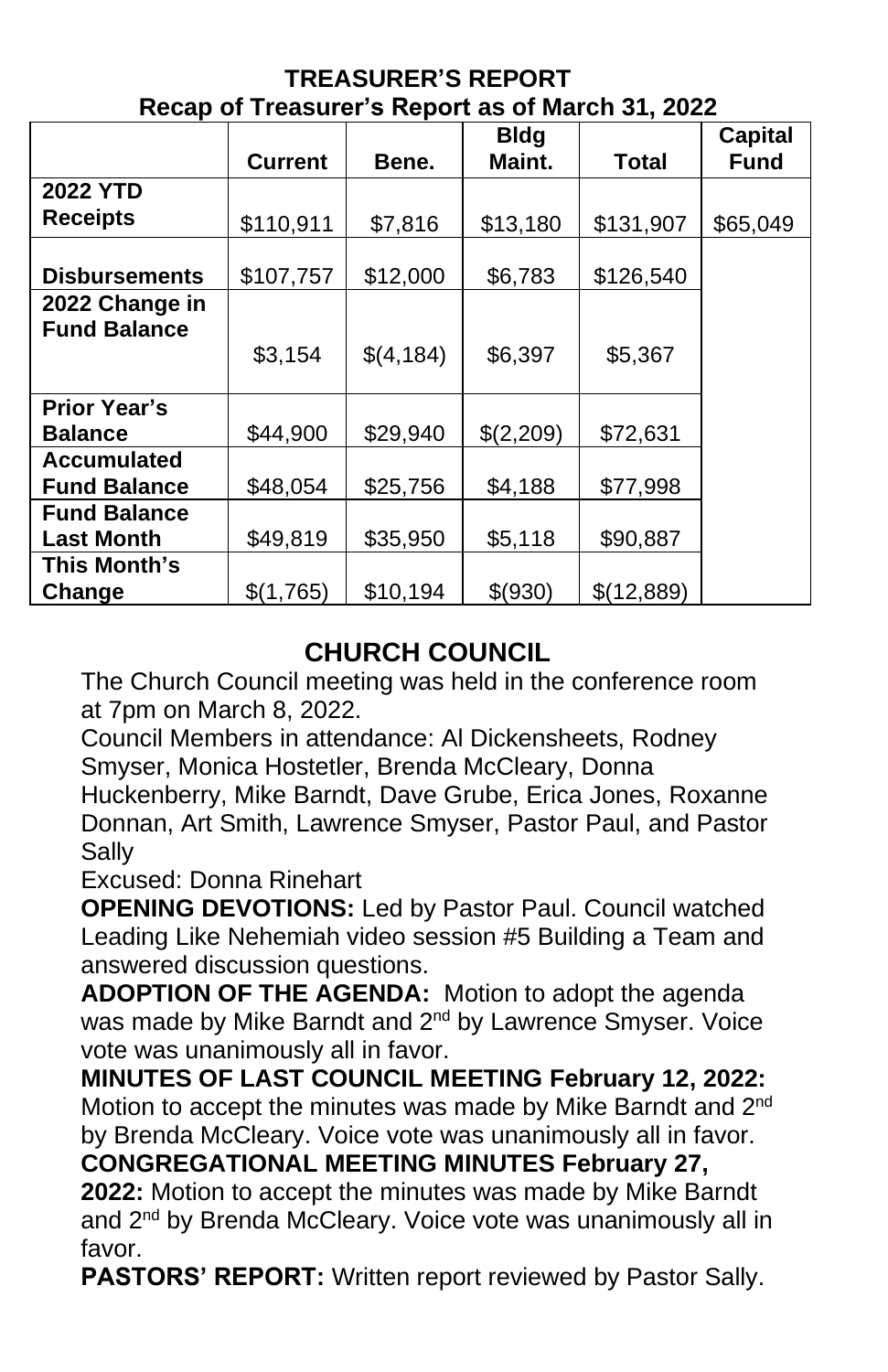# **COMMITTEE REPORTS:**

MINISTRY OF RESOURCES – Prayer offered by Lawrence Smyser

FINANCE – Lawrence Smyser reviewed Finance Committee's minutes and announced that Larry Kaetzel has joined the Finance Committee. Rodney Smyser reviewed the Monthly Income and Expense Report. Motion made by Lawrence Smyser to accept the Finance Report, motion 2<sup>nd</sup> Mike Barndt. Voice vote was unanimously all in favor. Next meeting – April 11, 2022, at 7:00pm.

MUTUAL MINISTRY – Art Smith shared that there was an unintentional delay in thanking someone for a generous gift to the church. The organization chart is to be updated to include staff. Next meeting – April 26, 2022, at 6:30pm.

PROPERTY – Dave Grube shared the following updates. Next meeting – April 12, 2022, at 6:00pm.

- Nave Renovation contract has been submitted; no start date announced. Some members have submitted pledges towards the cost of renovations. A reminder for pledges will be placed in the bulletin.
- A new dumpster has been purchased.
- Plans are being made for Roy Gentzler to train to train church council and committee members how to use an AED. And, to ensure that council and committee members know where the AEDs are located, in case of an emergency.
- Youth and Family would like to purchase fire pits and would like to confirm that there is space for storage in the shed.

MINISTRY OF GROWTH – Prayer offered by Al Dickensheets FELLOWSHIP – Monica Hostetler shared that the Lenten supper was well attended. Next meeting - April 4, 2022, at 7:00 pm.

Women of the Word – Next meeting, March 16, 2022, at 1:00pm.

YOUTH AND FAMILY LIFE – Written meeting minutes from February reviewed by Monica Hostetler. Next meeting – April 4, 2022, at 6pm.

- Update from March meeting The May campfire will be held on Friday, May 11<sup>th</sup> instead of the  $6<sup>th</sup>$ .
- Easter Egg Hunt will be held on Easter Sunday at 9:30am.
- Women's Retreat has 14 women signed up
- Plans for an online survey to assess interest in a family retreat this fall.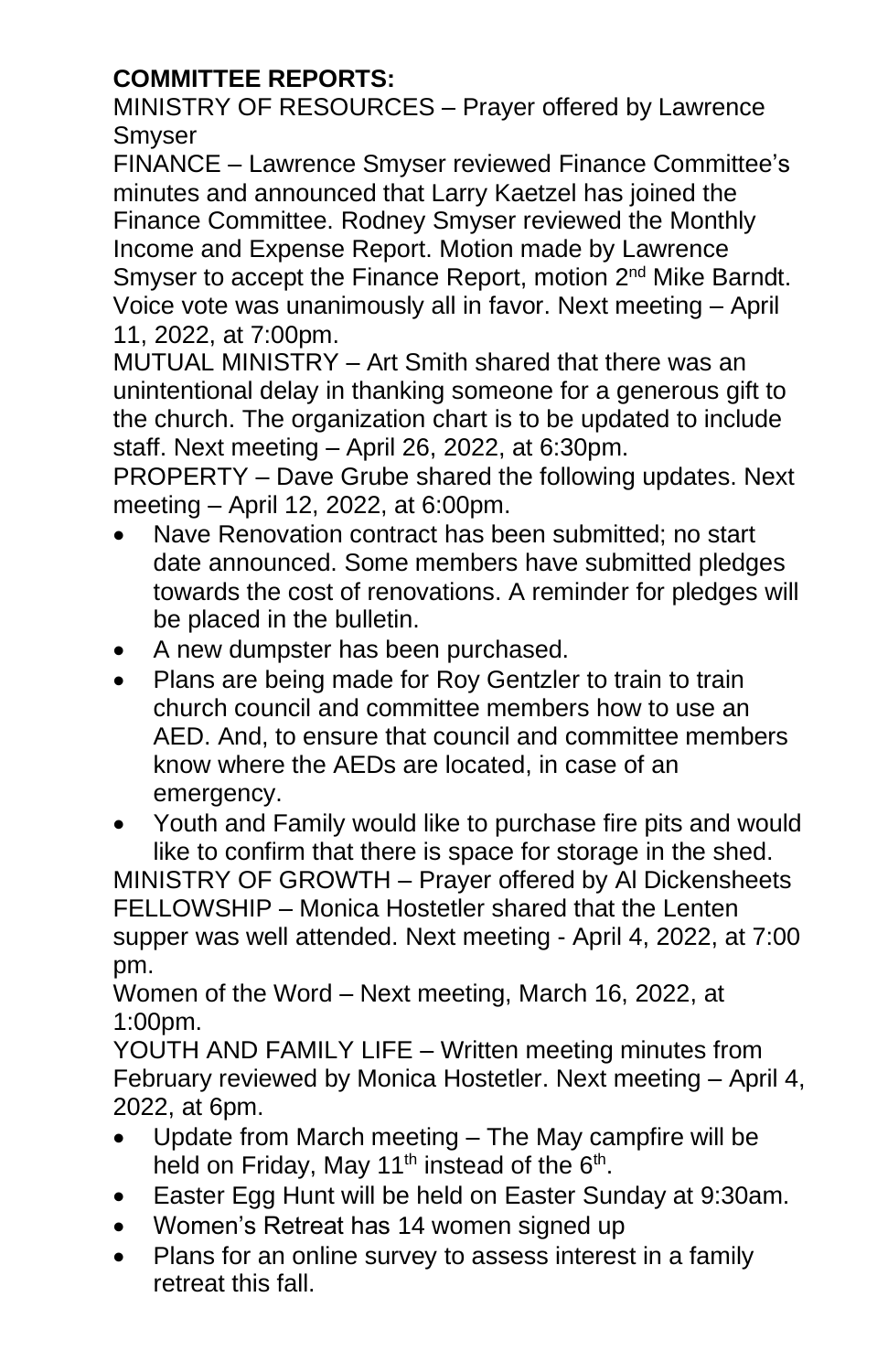CHRISTIAN EDUCATION – Meeting minutes reviewed by Pastor Sally. Next meeting  $-$  April  $4<sup>th</sup>$  at 7:00pm. VBS meeting – April  $4<sup>th</sup>$  at 6:00pm. CYC Update – 8 children in the 4's class and 4 children in the 3's class are officially registered for the next school year. Malinda Grube has several families that she has been in contact with for next year and continues to give tours for prospective students.

MINISTRY OF SERVICE – Prayer offered by Dave Grube STEWARDSHIP – Lawrence Smyser shared plans for making picture books of the life of our church to share with our members. Next meeting – April 25, 2022, at 7:00pm.

OUTREACH – Pastor Paul shared the ministry is still working on establishing Outreach in Adams County. Linda Shipman applying to be ordained and assist with NALC Outreach.

Men of Faith – Next meeting – March 16, 2022, at 8:00am. Member 2 Member – As needed.

SOCIAL MINISTRY – Geranium sale will be held for Mother's Day. Easter cards are being sent to the shut ins. Next meeting – March 15, 2022, at 9:00am.

MINISTRY OF PRAISE

WORSHIP & MUSIC – Roxanne Donnan shared that banners were purchased for Palm Sunday banner and Holy Trinity. Maundy Thursday the youth will be stripping the altar. Next meeting – March 9, 2022, at 7:45pm.

Average Worship Attendance for February in person per Sunday  $= 142$ 

# **OLD BUSINESS:**

- 1. **"Sabina"** The film "Sabina" from the Voice of the Martyrs will be available for viewing at the Pastors' home in June.
- 2. **Annual Meeting** The Annual Congregational meeting was well attended. There was a difference of opinion regarding the proposed renovation seating configuration, but everyone was respectful and courteous while voicing their opinions.

# **NEW BUSINESS:**

- 1. **Extra benevolence money to NALC** Motion made by Pastor Sally to give the NALC the extra \$4000 in the Benevolence fund, and the motion was 2<sup>nd</sup> by Lawrence Smyser. Verbal vote unanimously in favor.
- 2. **Remove numbers from the pews** Motion made by Dave Grube to remove the numbers from the ends of the pews, and the motion was 2<sup>nd</sup> by Mike Barndt. Voice vote was unanimously in favor.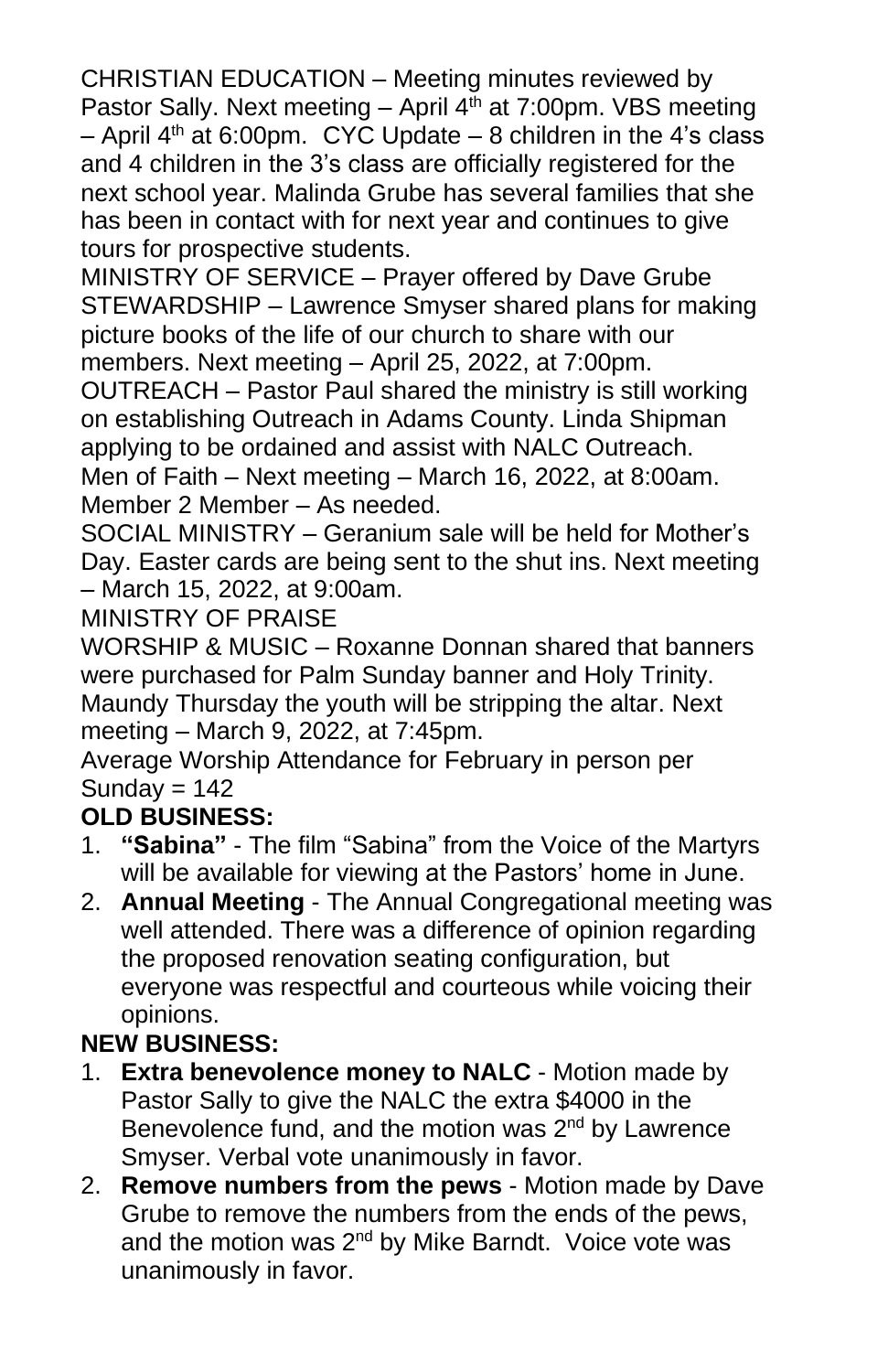- 3. **Afghan Resettlement** The application process reviewed by Lawrence Smyser. Ed and Connie Dunklebarger, Al and Sue Dickensheets, and Lawrence and Lori Smyser would be expected to go through training if we continue the process. The program requires a lot of documentation. We are not allowed to invite the Afghan family to our church because they are Muslim. The program requires a 3-month commitment to establish residency, healthcare, and education. Council is asked to prayerful consider commitment requirements before proceeding with process.
- 4. **Lutheran World Relief** Matching contributions available now through April for the Ukraine Crisis Donation. Quilts and personal care kits have already been sent. Motion made by Lawrence Smyser for the church to give a donation of \$5000 from the Benevolence Fund to Lutheran World Relief's Ukraine Crisis Donation fund, and the motion was 2<sup>nd</sup> by Mike Barndt. Voice vote was unanimously in favor.

### **REQUESTS FOR USE OF FACILITIES:**

AA (on going) and Girl Scouts (through May 31, 2022) continue use of our facility

Special Request to use Fellowship Hall and Kitchen:

Sat., April 2, 2022, 11:00am – 2:00pm (set up at 8am) – Amaris' First Birthday Party – Catrina Frey Sun., April 24, 2022, 1:00pm-6:00pm – Baby Shower (Family Sponsor – Nathan Shue) Sat., May 28, 2022, 10:30am – 4:00pm – Graduation Party for Rylee (Nathan Shue)

Sat., December 17, 2022, 5:30pm -10:00pm (set up 9am) – Smyser Family Christmas party

Motion to approve the four special requests made by Lawrence Smyser and 2<sup>nd</sup> by Dave Grube. Voice vote was unanimously in favor.Deaths: Gloria Keech, February 6, 2022; Ken Myers, March 7, 2022 Funerals: Gloria Keech, February 10, 2022; Ken Myers, March 14, 2022

Weddings: Lena Baker and Matthew Bajkowski, April 9, 2022 **CALENDAR UPDATES:**

Next meeting is during Holy Week - April 12, 2022 @ 7pm Pastor's Vacation is planned for April 18-24, 2022

Tunnels to Towers event is planned for May 21, 2022

**ADJOURNMENT:** Motion to adjourn the meeting made by Mike Barndt and 2<sup>nd</sup> by Dave Grube. Voice vote was unanimously in favor.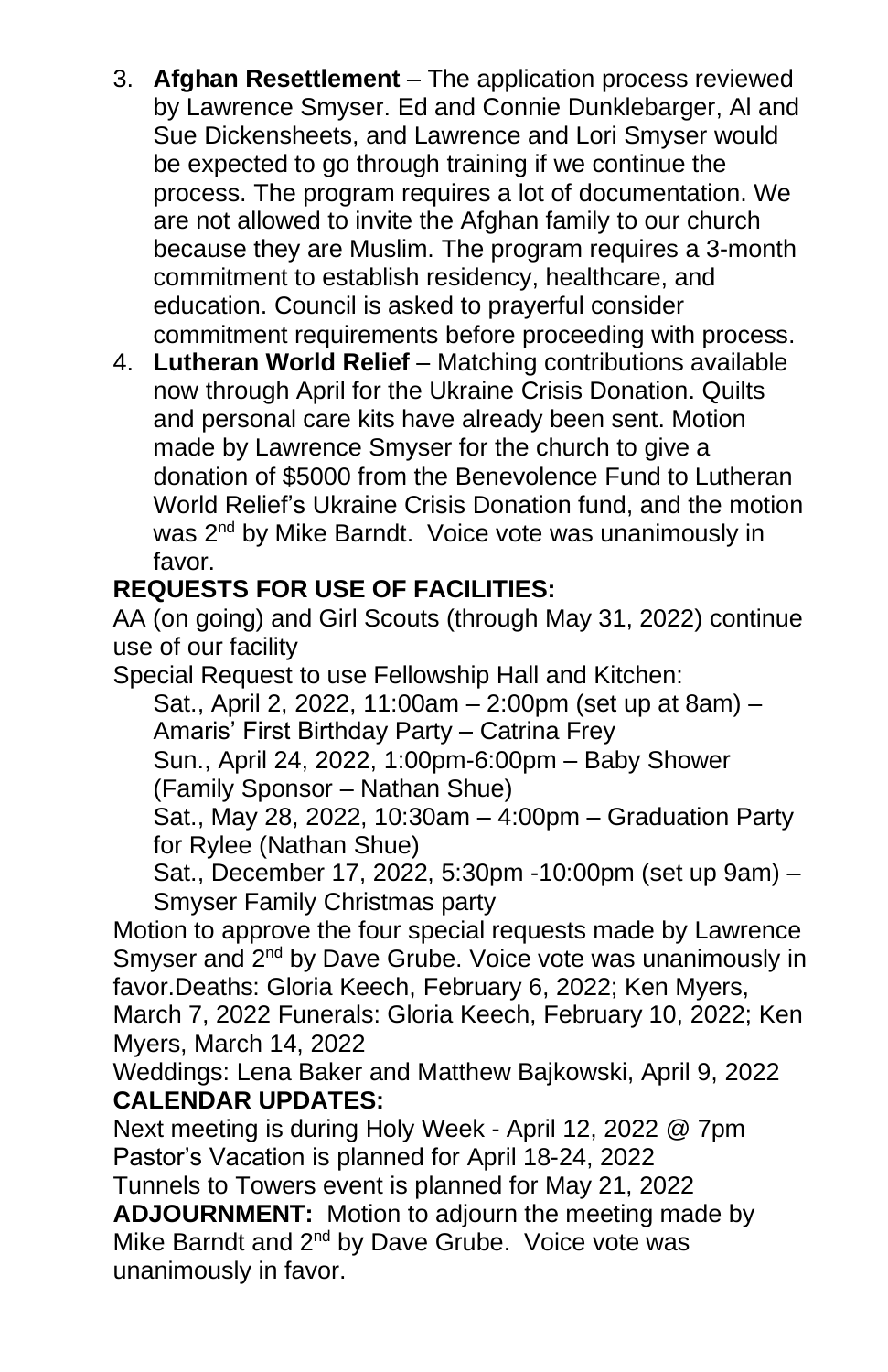

| <b>WORSHIP IN MAY</b>                     |
|-------------------------------------------|
| <b>Third Sunday of Easter</b>             |
| First Lesson: Acts 9:1-22                 |
| Second Lesson: Revelation 5: (1-7) 8-14   |
| Gospel: John 21:1-14 (15-19)              |
| <b>Fourth Sunday of Easter</b>            |
| First Lesson: Acts 20: 17-35              |
| Second Lesson: Revelation 7:9-17          |
| Gospel: John 10:22-30                     |
| <b>Fifth Sunday of Easter</b>             |
| First Lesson: Acts 11:1-18                |
| Second Lesson: Revelation 21:1-7          |
| Gospel: John 16:12-22                     |
| <b>Sixth Sunday of Easter</b>             |
| First Lesson: Acts 16:9-15                |
| Second Lesson: Revelation 21:19-14, 21-27 |
| Gospel: John 16:23-33                     |
| <b>Ascension of the Lord</b>              |
| First Lesson: Acts 1:1-11                 |
| Second Lesson: Ephesians 1:15-23          |
| Gospel: Luke 24:44-53                     |
| <b>Seventh Sunday of Easter</b>           |
| First Lesson: Acts 1:12-26                |
| Second Lesson: Revelation 22:1-6, 12-20   |
| Gospel: John 17:20-26                     |
|                                           |

**Confirmation will be held on May 22nd at first service for 6** of our young people. We thank God for the work they have done, especially taking some of their studies through the pandemic. Please keep Jacob Eash, Jake Patchel, Thomas Smyser, Genevieve Austin, Elliot Metzger and Grace Rinehart in your prayers as they prepare for adult participation in the life of our congregation.



# **OUR DAILY BREAD**

Our dessert for May is carrot cake cupcakes with white frosting. We need 30 doz. by 9:00 am Friday, May 20th. If you can make some cupcakes, please sign the sheet in the narthex. Thank you!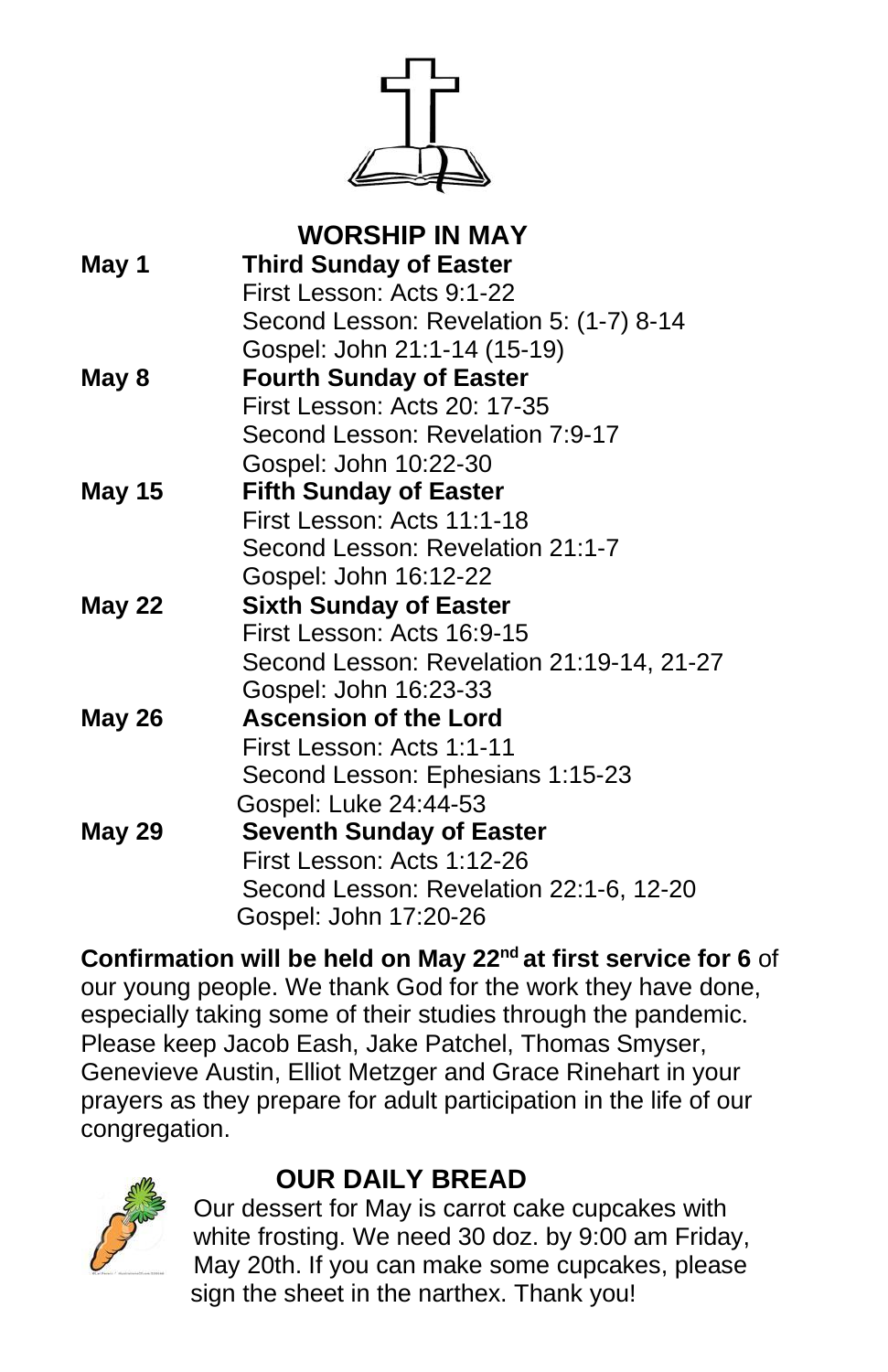# **SPONSORSHIPS**

# **ALTAR FLOWERS (\$40/wk)**

**May 1** OPEN **May 8** Faye Nace **May 15** Dean Eisenhart / Cindy Renehan **May 22** Malinda Grube **May 29** Steven Bahn Family **BULLETIN (\$20/wk.) May 1** John & Esther Jacobs **May 8** Gary & Dot Mann **May 15** Marguerite Keller / OPEN **May 22** John & Esther Jacobs **May 29** Keith Bergey **BREAD & WINE (\$10/wk.) May 1** Donald Nace **May 8** Ira Keech **May 15** Donnie & Diana Fake **May 22** Faye Nace **May 29** Keith Bergey **MAILING MINISTRY (\$10/wk.) May 1** Gary & Dot Mann **May 8** Charles Smyser **May 15** Richard & Mary Keller **May 22** Carl & Sandy Bender **May 29** Keith Bergey **PARISH MESSENGER** John & Esther Jacobs **/** OPEN **SANCTUARY LAMP** Ted & Norma Krebs

# **BOOK CLUB**

Join us on Thursday, May 12, at 1:00 pm, when we will discuss a book entitled, "The Stranger in the Lifeboat", by Mitch Albom.





**Connie Dunklebarger has made a sacred hymn CD**. She is accepting love offerings for anyone who would like to have a copy of her beautiful singing of these favorite hymns. There is also a harp selection. If interested, please see Connie.

**Ascension Day worship** followed by ice cream social will be held on May 26th at 7 pm. We'll be outside, weather permitting**. Bring a lawn chair if you can.**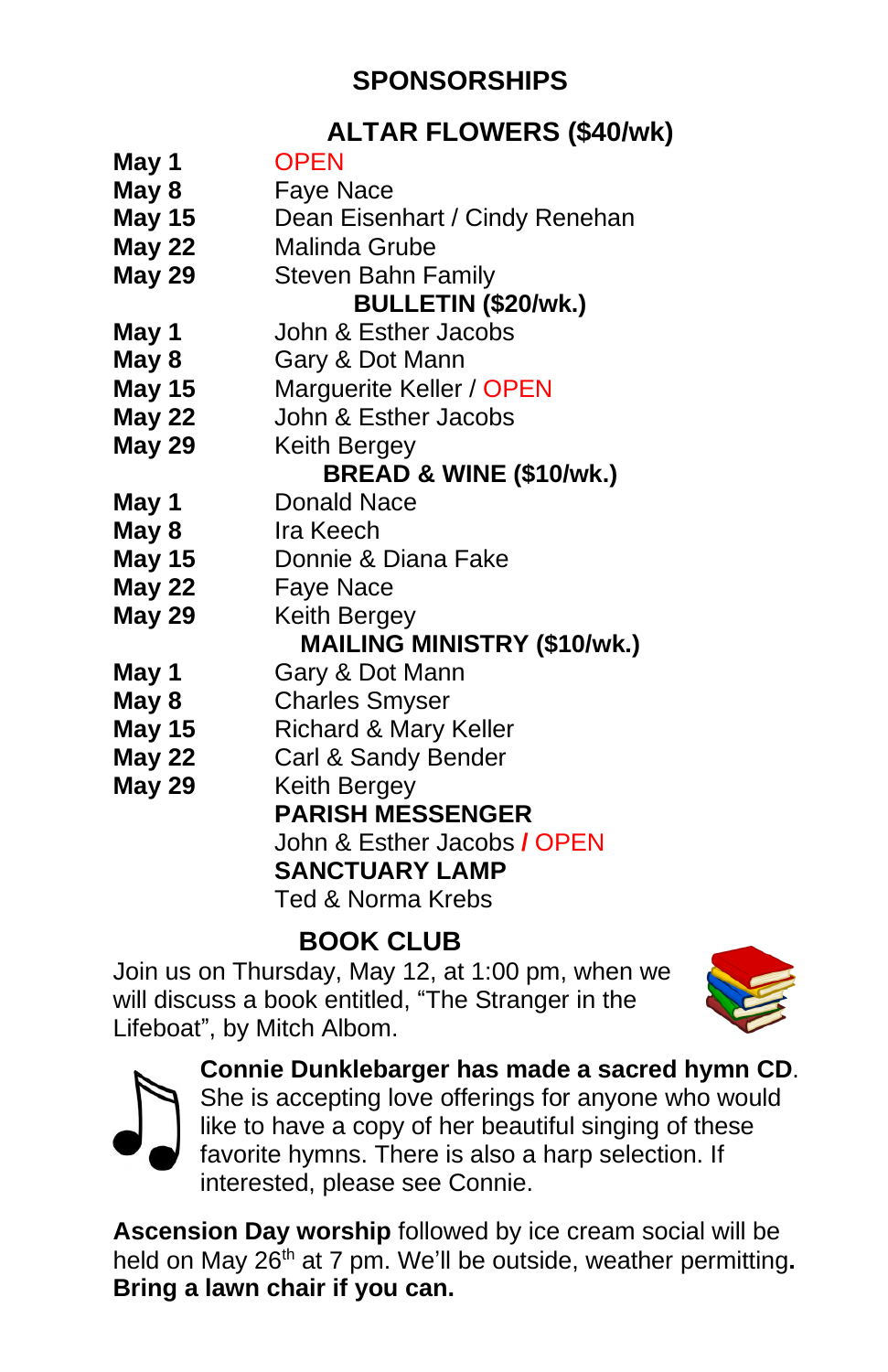# **† CHRISTIAN EDUCATION (Faith Learning 9:40 on Sunday Morning)**

There is something for every age and interest!

*"If any of you is lacking in wisdom, ask God, who gives to all generously and ungrudgingly, and it will be given to you." James 1:5*

# **For Adults:**

**Ordinary Faith** – This class meets in room 13/14 behind the stage in Fellowship Hall. We study interesting, yet ordinary, people in the Bible. These ordinary people are examples of extraordinary faith which are an inspiration to us in our spiritual life. All are welcome to join us each Sunday morning.

**Lutheran Theology Bible Study** – This Class meets in the conference room next to the mailboxes. Explore what it means to be Lutheran through the Lutheran 101 book.

**Concordia study works through various books of the Bible** - This class meets in the quilters room, located behind the elevator, and is working through Romans and then on to Ephesians.

**Four in Forty** - Pastor Paul's class meets in the parlor. They are looking at scripture, church history, contemporary Christian engagement, and challenges in the world.

### **For the Young People**:

**Grades 8-10** are meeting with Pastor Sally in the Small Conference room for their modified Confirmation program. **Grades 6-7** are meeting in Room 2 for their Bible Survey class. **Ages 3-Grade 5** are participating in age-appropriate small group rotations. Each Sunday they get to go to the story room, the craft room, and the PKM room.



# **PRAYERS FOR MISSIONARIES**

Please pray for safe travels for Andy. Pray for ASAPH ministered "presenting Christ in a rural Haitian community one lesson at a time".

Luke and Ruth request prayer as they seek permission to use a translated text for the Sea Gypsy audio media. May the Lord have his hand upon this process and provide what is needed so that more of God's Word will be accessible to the Sea Gypsy people.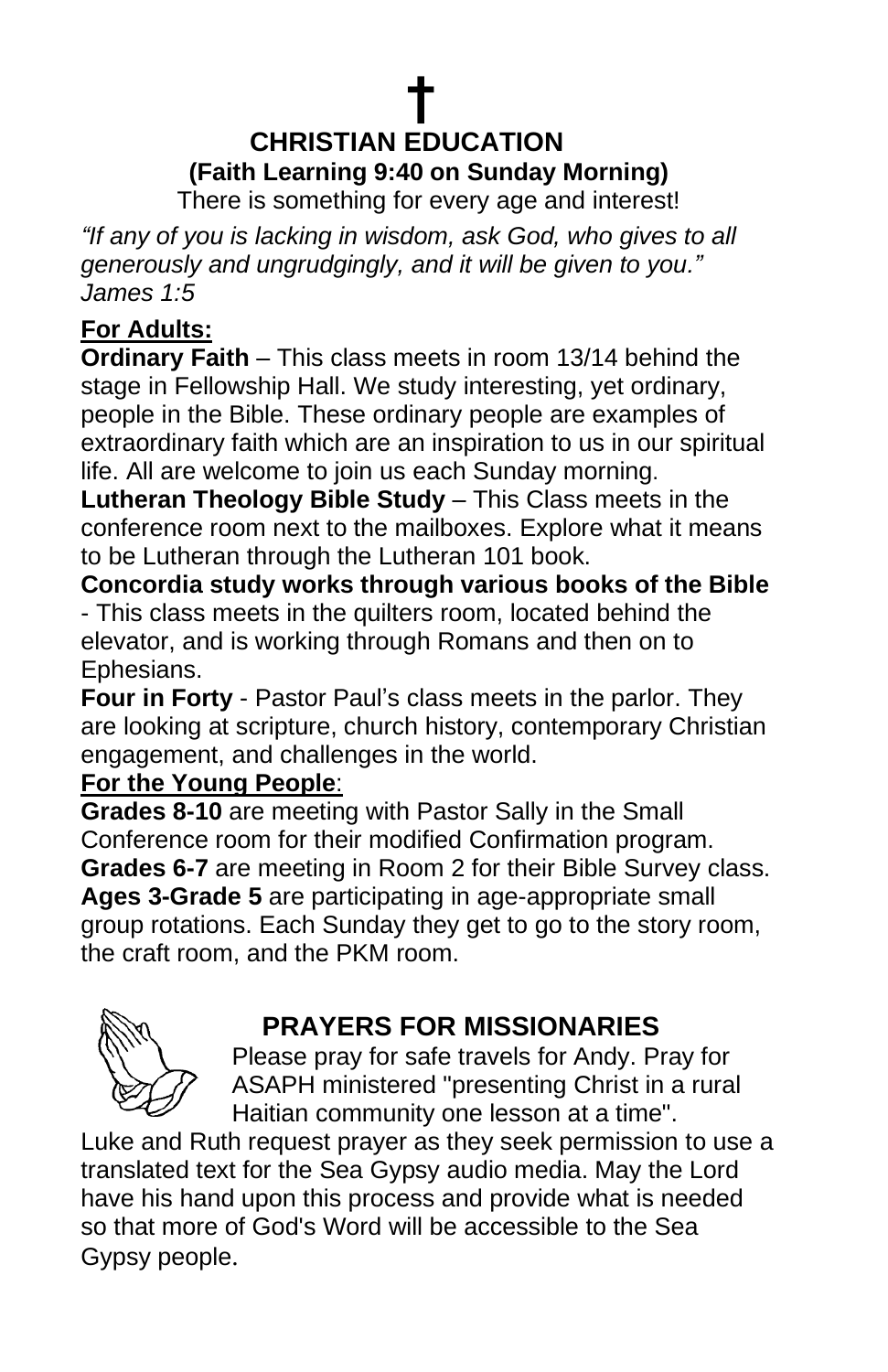# **MEN OF FAITH**

Our next Men of Faith meeting will be on Saturday, May 7. Our meeting this time will be in the form of a field trip to Gettysburg National Military Park as we explore one or more of the more obscure but important sites on the battlefield. Leading us will be member, Mike Barndt, who has studied military history and this battle extensively. It will be an informative and fun time. You can meet at the Benner's Hill Site on the Battlefield or at our church to carpool together by 9:15 am. The tour will start at 10 am, and we will have lunch in Gettysburg at 12 noon before returning home. If you are driving yourself, the Benner's Hill Site is on Hanover Road,116 West, towards Gettysburg, on the left, just before you get to town.



#### **BIG FISH BAY VACATION BIBLE SCHOOL For children ages: 3 – 12 Dates: June 26 – June 30, 2022 6:30 – 8:00 PM**

Registration forms are available on St. Paul's website and are also located on the table in the library area. Please return your completed form to the church office by June 10, 2022.

**CENTER FOR YOUNG CHILDREN** is now accepting applications for the 2022-2023 school year for both the 3 and 4 year-old classes. Children need to be either 3 or 4 by September 1<sup>st</sup>. Registration can be done through saintpaultrinity.org, the CYC webpage, cycpreschool.com, or by calling the church office and requesting a registration form. The registration fee, first month's tuition and forms are due at the time of enrollment to ensure your child's placement. The 3-year old's meet three days a week from 9:00 am-12:00 noon, and the 4-year old's meet five days a week from 9:00 am-2:00 pm. Tuition for the 3's is \$135/month, and for the 4's it is \$310/month - both with a nonrefundable registration fee of \$25 before May 1<sup>st</sup> and \$50 after May 1<sup>st</sup>.



**Join us for a fun time around the campfire in the back yard on Fri., May 13 at 6:00 pm!** We will enjoy hot dogs, chips, watermelon and smores AND devotions, singing and yard games. Please sign up on the sheet in the library area, or email: [parishadmin@saintpaultrinity.org,](mailto:parishadmin@saintpaultrinity.org) **by May 8th .**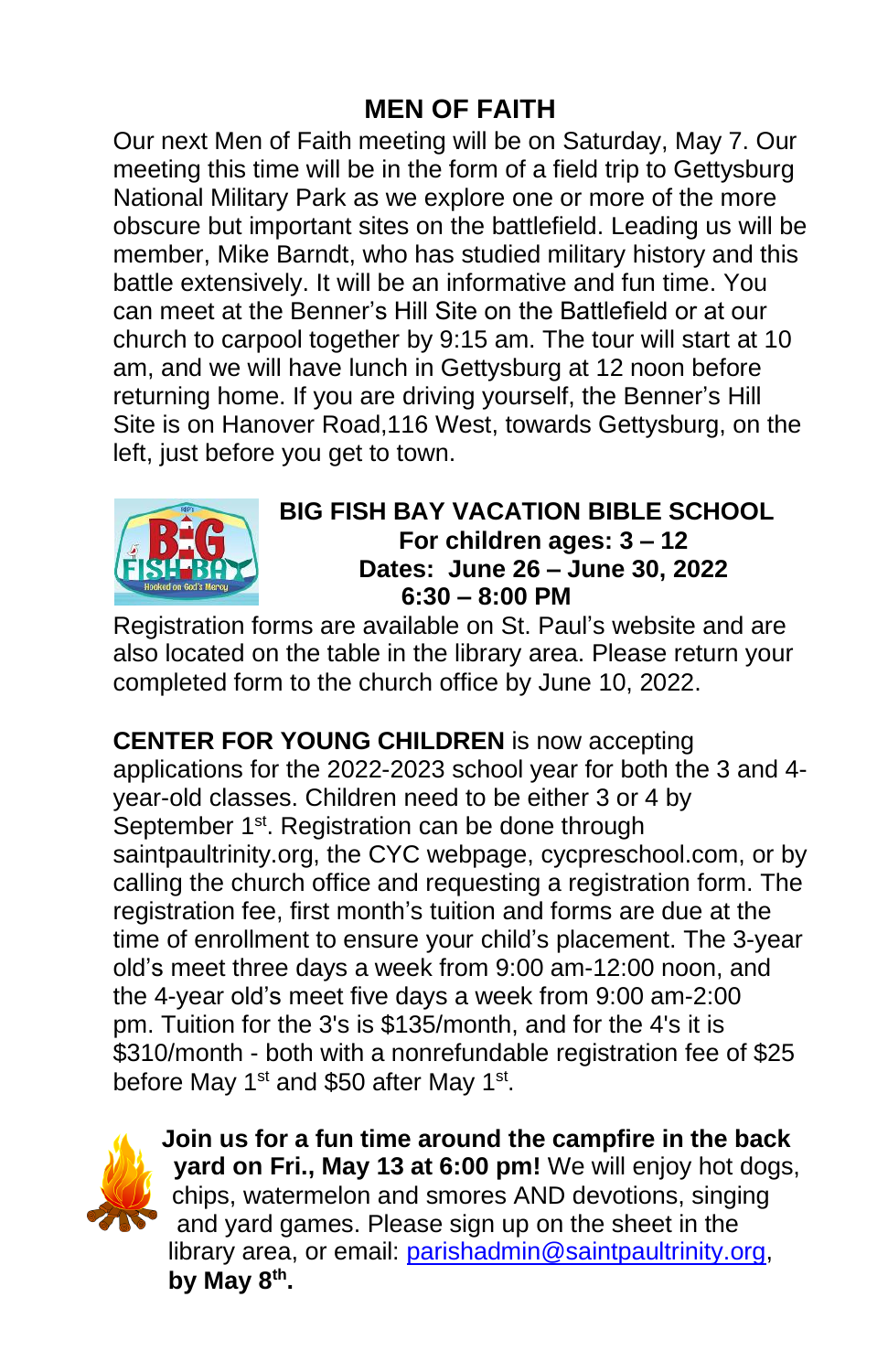# **BUS TRIP**

Some members of the congregation expressed interest in seeing the Creation Museum and the Ark Encounter located just south of Cincinnati. If at least thirty individuals would be interested, we would be able to spread the cost of the bus and make the trip affordable. The dates would be from Monday, September 19<sup>th</sup> to Thursday, September 22<sup>nd</sup>.

The itinerary would be as follows:

Day #1- Sept. 19 - Leave the church at 8 am. Stop for lunch on route and arrive at Hotel Hampton Inn by Hilton Cincinnati Airport South by 5:30 pm. Dinner would be on your own. There are three restaurants within 200 feet of the hotel (Cracker Barrel, Applebee's, and Rafferty's). There are others, including some fast food, within 3 blocks of the hotel.

Day #2 – Sept. 20 – Leave the hotel at 8:30 am for Ark Encounter. Free breakfast is available at the hotel. It is approximately a 30-minute bus ride to the Ark. Would leave Ark at 5 pm. Lunch and dinner would be your responsibility. Tickets for Ark Encounter would be part of the package price. Day #3 – Sept. 21- Leave hotel at 8:30 am for Creation Museum. Once again breakfast is available at hotel. It is approximately a 15-minute bus ride. Lunch on your own at the museum. Would leave museum approximately 3:30 pm to head to Cincinnati and an evening dinner river boat cruise on the Ohio River. Tickets for Creation Museum and dinner cruise would be part of the package.

Day #4 – Sept. 22 - Leave hotel at 8 am to head home. Stop for lunch on the way. Return home at approximately 5:30 pm. Hotel for all 3 nights would be part of the package.

Per Person Rates (Rates vary due to number staying in room): Single \$850 Double \$620 Triple \$540 Quad \$510 **If interested, see Lawrence Smyser or Al Dickensheets by May 15th** so we can reserve the bus. A \$100 payment per person will be due by the end of May if we get at least thirty people. Final payment would be due August 1. All checks should be made payable to: "Saint Paul Lutheran Church."



**Outdoor worship for second service is starting back up May 22 – June 26.** Worship and Music Committee will re-evaluate after that to see whether we can add any more Sundays throughout the summer**. Sign-ups are needed to help with set-up and clean up.**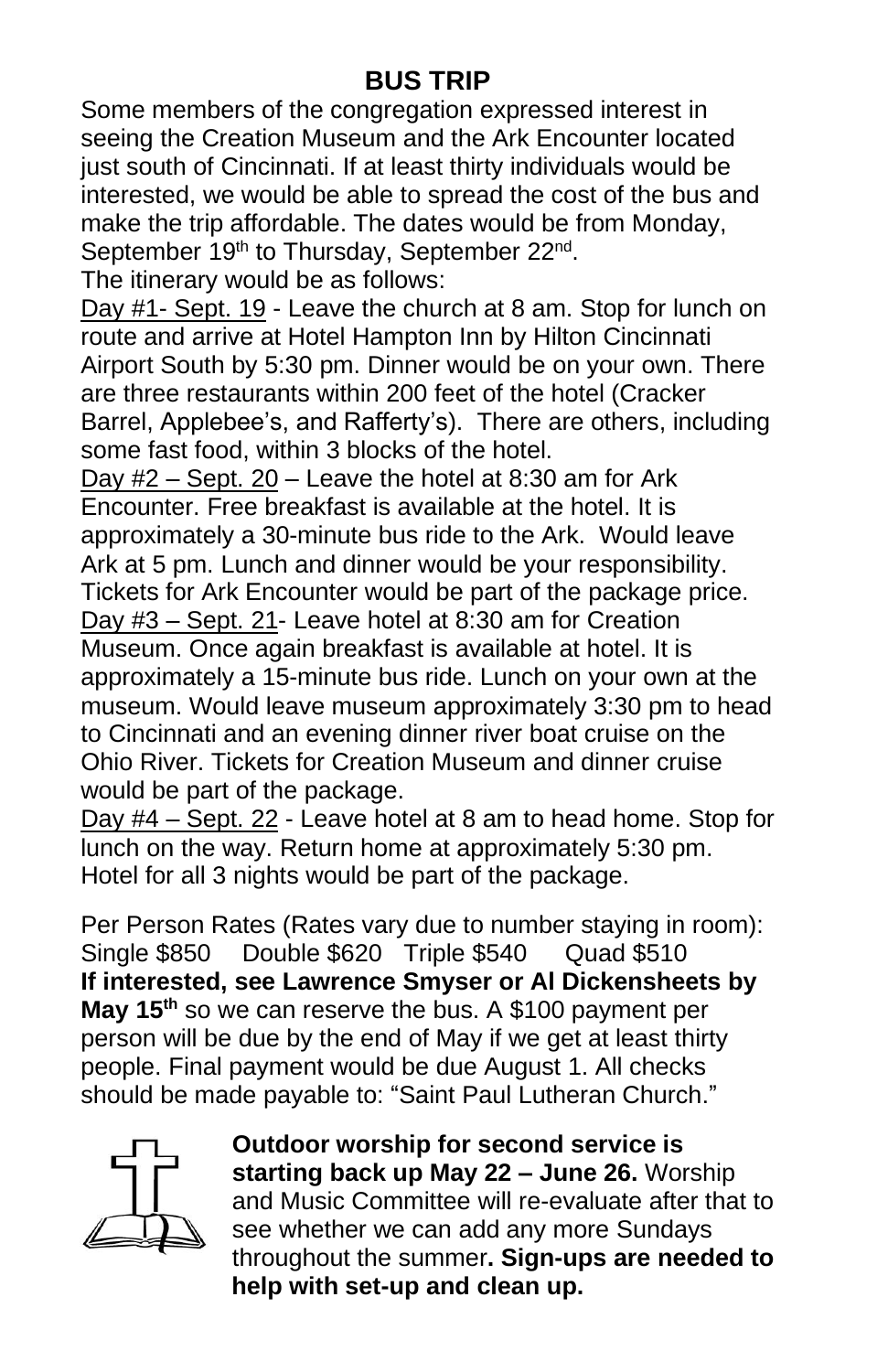

# **HARVEST OF HOPE**

Harvest of Hope Food Pantry is in need of the items listed below. You may place your donations on the table located near the church office. Monetary donations are always gratefully appreciated. Thank you!

**BASIC NEEDS:** Canned Vegetables**,** Canned Corn**,** Canned Chicken Noodle or Chicken Rice Soups**,** Canned Tomato Soup**,**  Canned Vegetable Soup**,** Canned Pork and Beans**,** Canned Beef Stew, Boxed Macaroni and Cheese, Canned Pasta**,**  Canned Pasta Sauce**,** Dry Spaghetti**,** Dry Macaroni, Egg Noodles**,** Boxed Potatoes**,** Boxed Rice**,** Canned Fruit**,** Canned Tuna, Chicken, or Salmon**,** Peanut Butter**,** Canned Diced Tomatoes**,** Boxed Cereal**,** Canned Kidney or Vegetarian Beans **SUMMER NEEDS:** Pop Tarts, Canned Chicken Noodle Soup, Canned Tomato Soup, Canned Tuna, Peanut Butter, Pasta Cups, Applesauce and Fruit Cups, Pudding and Jello Cups, Granola Bars, Juice Boxes

**A short review of how to use the AED** equipment and other CPR related items will take place on May 10 at 6 pm. All are welcome to attend.

#### **SAMARITAN'S PURSE AFGHAN RESETTLEMENT PROGRAM UPDATE**

At the annual congregational meeting, it was approved to apply as a congregation to help resettle an Afghan family.

The application was accepted and there were training modules that six members of the congregation had to complete. After completion of the training modules, it was apparent to these six members that there was extensive red tape and requirements that would be part of the process, due to federal money being involved. As if the paperwork and documentation weren't bad enough, we were told we should not invite the family to church since this might make them feel uncomfortable or obligated.

At the April Church Council meeting, it was decided to withdraw from the program. We can still be bold in our proclamation of the good news of Jesus Christ through the other opportunities we have to reach out and help those in need. In Jesus' Name, Lawrence Smyser